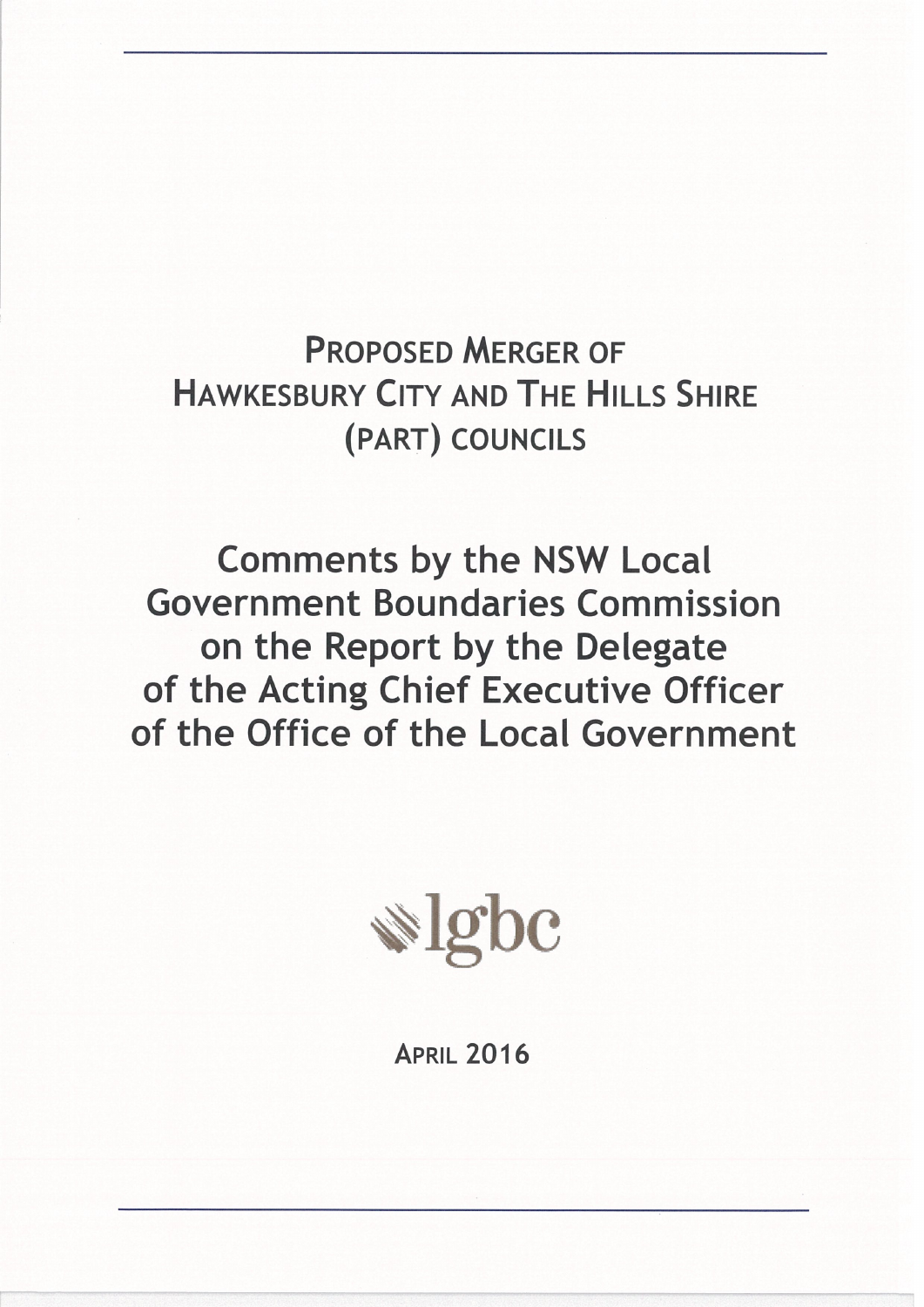

**Local Government Boundaries Commission GPO Box 5341** Sydney NSW 2001

The Hon Paul Toole MP Minister for Local Government Level 17 NE 52 Martin Place, SYDNEY NSW 2000

Dear Minister

#### Proposed merger of Hawkesbury City and The Hills Shire (part) councils

The Local Government Boundaries Commission provides its comments on the Delegate's Report into the above merger proposal under section 218F(6) of the Local Government Act 1993.

Yours sincerely

Bob Senat

**RJ** Sendt Chairperson 22 April 2016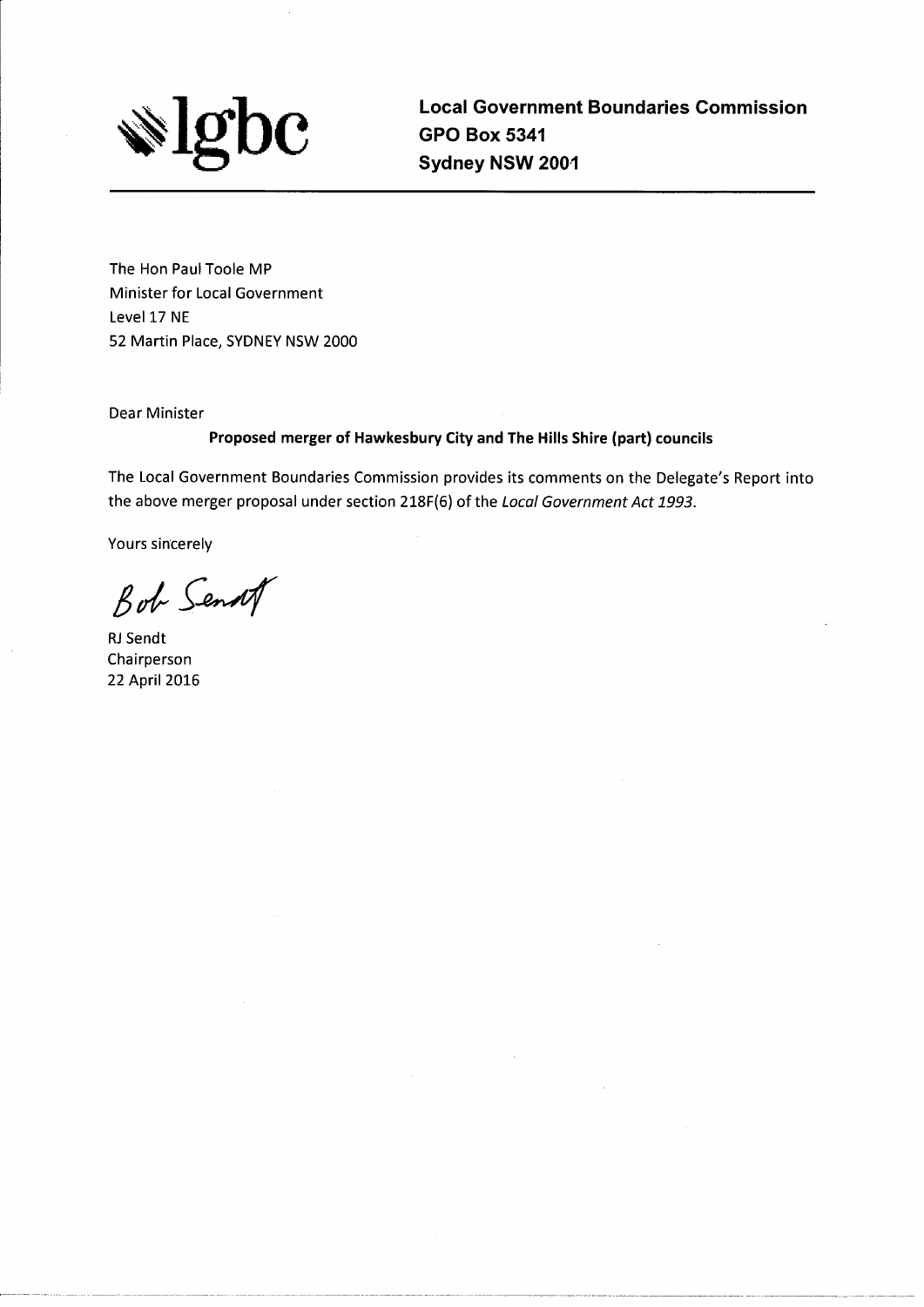## **1. Summary of Local Government Boundaries Commission comments**

The Boundaries Commission has reviewed the Delegate's Report on the proposed merger of Hawkesbury City Council and The Hills Shire Council (part) to determine whether it shows the legislative process has been followed and the Delegate has taken into account all the factors required under the *Local Government Act 1993* (the Act).

#### **The Commission has assessed that:**

- **the Delegate's Report shows that the Delegate has undertaken all the processes required by section 263 of the Act***,*
- **the Delegate's Report shows that the Delegate has adequately considered all the factors required by section 263(3) of the Act, and**
- **the Delegate's recommendation in relation to the proposed merger is supported by the Delegate's assessment of the factors.**

## **2. Summary of the merger proposal**

On 6 January 2016, the Minister for Local Government referred a proposal to merge the local government areas of Hawkesbury City Council and The Hills Shire Council (part) to the Acting Chief Executive of the Office of Local Government for examination and report under the Act. The following map shows the proposed new council area (shaded in green).



*Proposed merger of Hawkesbury and The Hills (part)*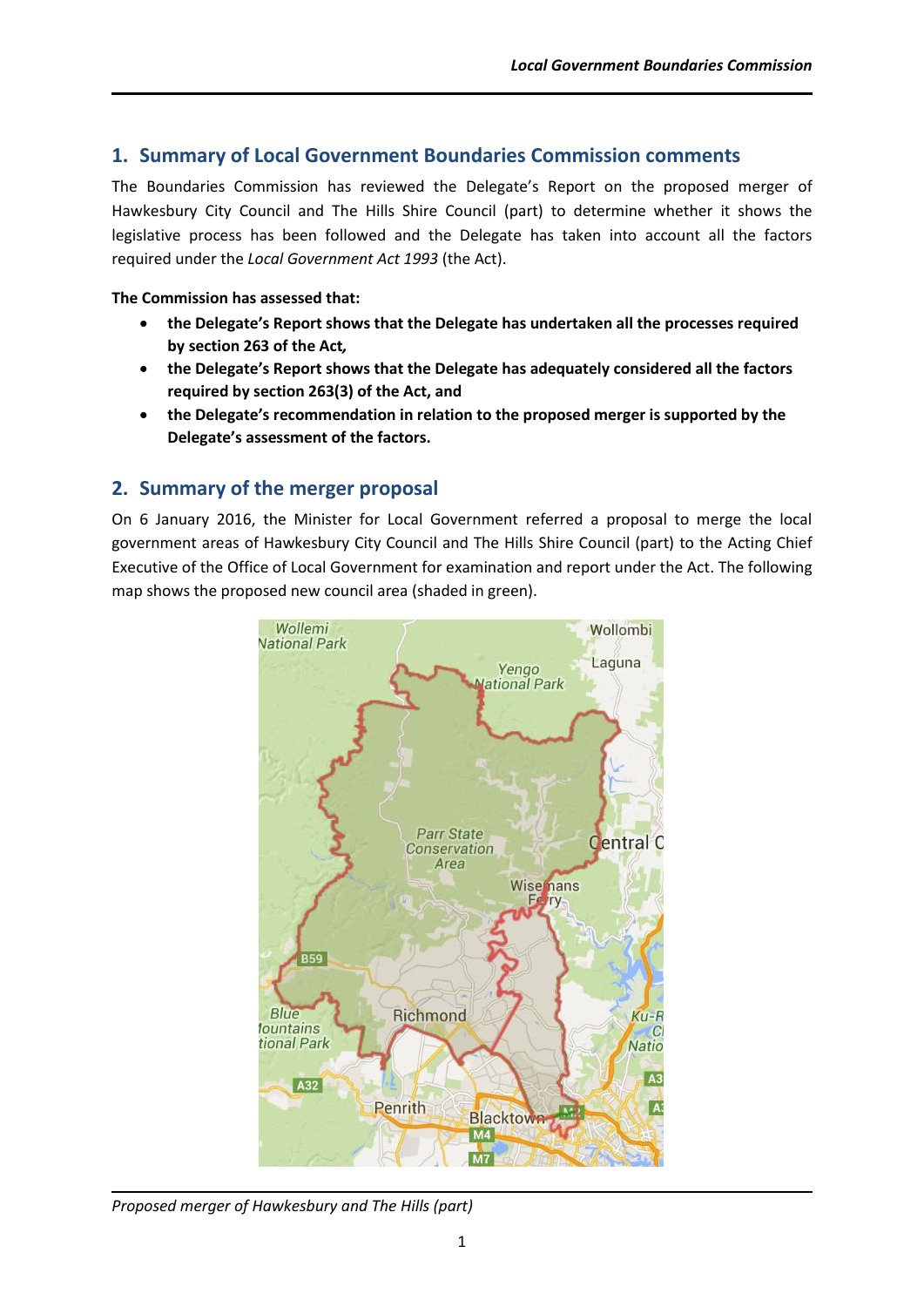| <b>Council</b>                 | 2016    | 2031    |
|--------------------------------|---------|---------|
| <b>Hawkesbury City Council</b> | 67.650  | 80.650  |
| The Hills Shire Council (part) | 170,931 | 237.873 |
| New Council                    | 238,581 | 318,523 |

The proposal would have the following impacts on population across the two councils.

*Source: NSW Department of Planning & Environment, 2014 NSW Projections (Population, Household and Dwellings).*

The Acting Chief Executive delegated the function of examining and reporting on each of the proposals to a number of people, known as 'Delegates'. Delegates were required to examine and report upon each merger proposal rigorously and fairly. The examination process included Delegates calling for submissions and holding a public inquiry on each proposed council merger. Delegates prepared a Report on the proposal and provided that Report to the Local Government Boundaries Commission.

## **3. Role of the Local Government Boundaries Commission**

The Local Government Boundaries Commission is an independent statutory authority constituted under section 260 of the Act. The Boundaries Commission examines and reports on any matter referred to it by the Minister in relation to the Boundaries of local government areas and the areas of operation of county councils.

The Boundaries Commission has several functions under the Act. In the current context (where the Minister has elected to refer the proposal to the Office of Local Government, rather than the Boundaries Commission, for examination), the most relevant Commission functions are set out in section 218F(6) of the Act. This section requires:

- the Chief Executive to furnish the Report on the examination of the merger proposal to the Boundaries Commission for review and comment, and
- the Boundaries Commission to review the Report and send its comments to the Minister.

The Commission's role does not involve re-examining the advantages and disadvantages of the proposed mergers, accepting submissions or holding public inquiries.

# **4. Delegate's recommendations**

The Delegate's key recommendation is:

"It is recommended that the proposal not be implemented."

# **5. The Commission's detailed comments**

### *5.1 Review of the process followed by the Delegate*

Under the Act, the Delegate is required to undertake certain processes in examining a merger proposal. These processes include holding an inquiry, allowing members of the public to attend meetings as part of the inquiry and calling for submissions. As part of its review of the Delegate's Report, the Commission has looked at whether these processes were followed.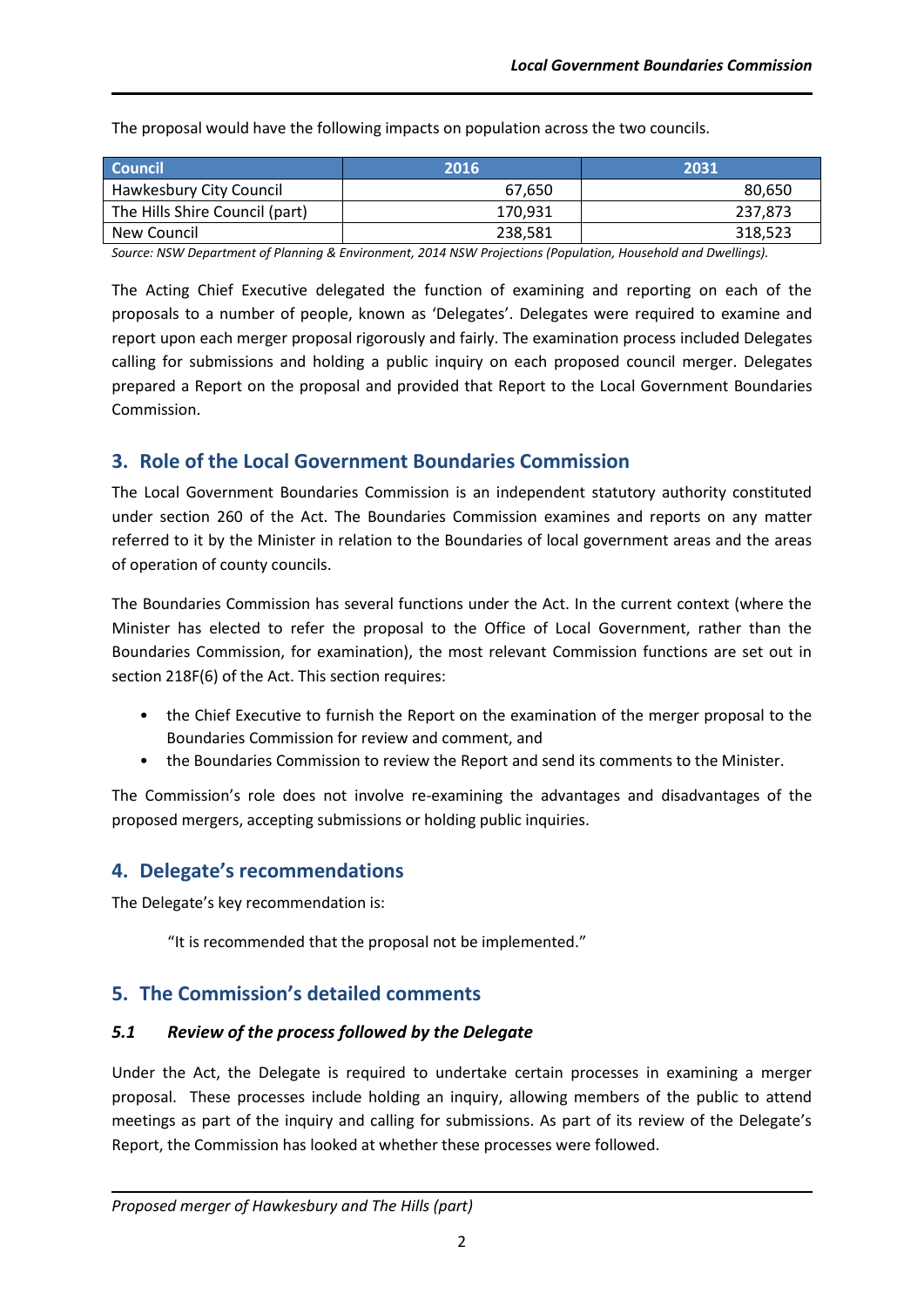In total the Delegate considered 467 written and verbal submissions from the public, community and other organisations and councils.

The Delegate held four public inquiries on 4 February 2016 at the Castle Hill RSL Club (1pm – 5pm and 7pm  $-$  10pm), on 5 February 2016 (1pm  $-$  5pm) and 22 February 2016 (7pm  $-$  10pm) at the Hawkesbury Race Club.

*The Commission's view is that the Delegate has met the relevant requirements.*

## *5.2 Review of the Delegate's consideration of the factors specified in the Act*

Under section 263(3) of the Act, the Delegate is required to have regard to a range of factors when considering a merger proposal.

### *Overall, the Commission's view is that the Report shows the Delegate adequately considered all the factors.*

The Commission has formed this view based on its review of the discussion presented in the Delegate's Report. The Commission specifically considered whether the extent of that discussion adequately canvassed the range of issues raised in the written submissions made to the Delegate, the views expressed at the public hearings and other information that would have been available to the Delegate.

The Commission makes the following comments relating to each factor:

## *5.2.1 Financial factors*

Section 263(3)(a) of the Act requires the Delegate to have regard to:

*"the financial advantages or disadvantages (including the economies or diseconomies of scale) of any relevant proposal to the residents and ratepayers of the areas concerned".*

In his Report, the Delegate noted the 2016 KPMG analysis that estimated potential savings of around \$54 million over 20 years to the new council if the merger proposal was implemented. The KPMG analysis also projected an annual operating surplus of over \$7.2 million from 2020 onwards. With regard to IPART, the Fit for the Future assessments determined that Hawkesbury was "not fit" as it did not meet key financial benchmarks, specifically the criterion for sustainability. The Hills was determined as "fit".

The Delegate considered detailed financial submissions put forward by both Councils, including adjusted KPMG modelling provided by Hawkesbury. The Delegate also considered community submissions addressing the financial aspects of the proposed merger, noting that submissions were, in the main, from residents living within the Hawkesbury local government area.

The Delegate noted the issue of rating, and the misconception in submissions that differing land value in Councils will lead to an increase in Council rates.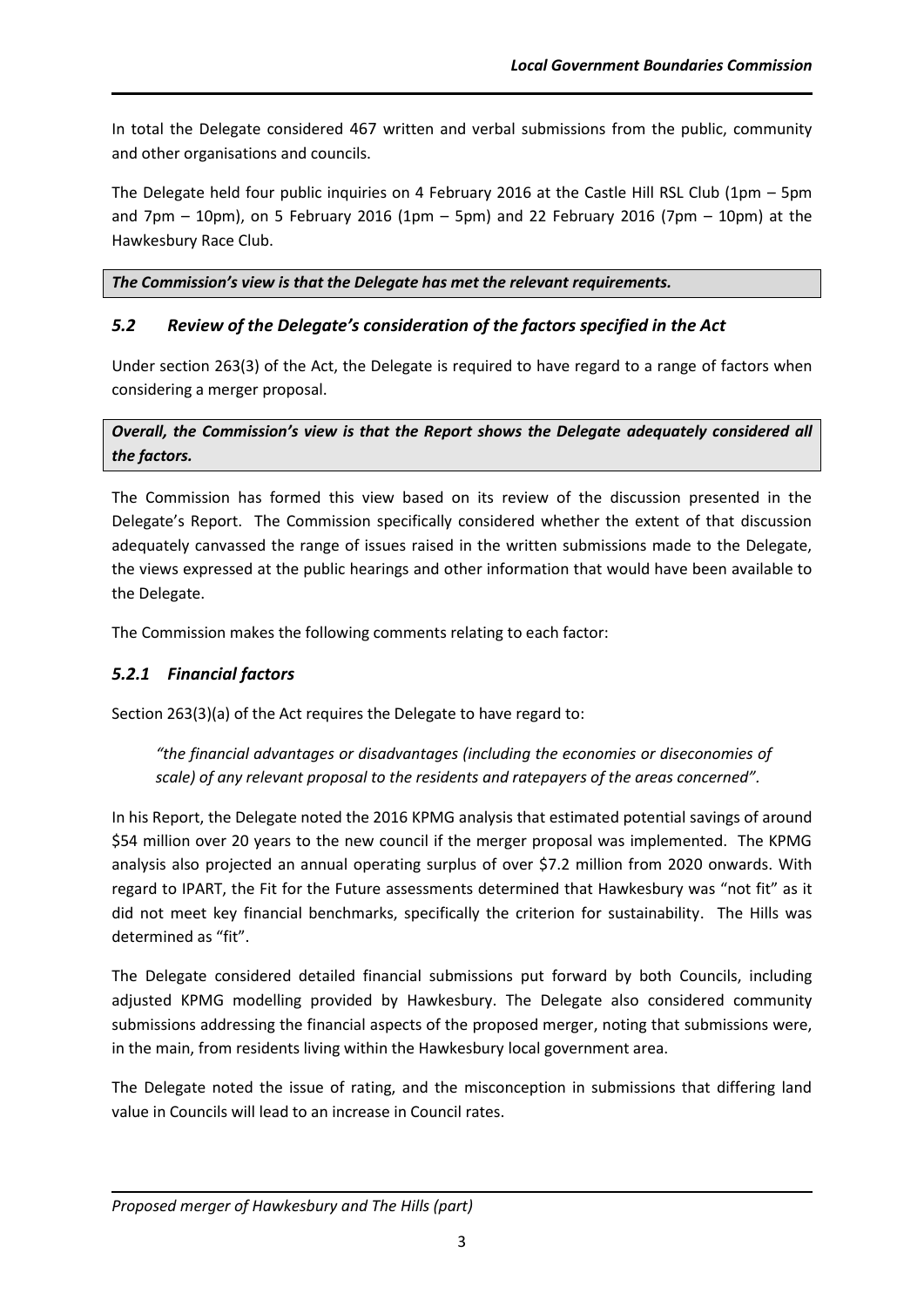The Delegate summarised that significant financial benefits of the proposal were gross savings through:

- the removal of duplicate back office and administrative functions,
- streamlining of senior management roles,
- efficiencies through increased purchasing power of materials and contracts, and
- a reduction in overall number of elected officials.

The Delegate summarised that significant financial detriments of the proposal were:

- both Councils dispute the projected savings due to region specific factors significantly increasing merger costs,
- the projected loss of an urbanised part of The Hills Council is forecast to diminish overall financial resources required to support the new entity,
- projected savings are insufficient to fund the revenue shortfall which contributed to Hawkesbury City Council being assessed as unfit and it is therefore estimated that a merged council will be subjected to at least ten years of operating losses,
- a merger may well simply cause the resulting council to suffer a reduced financial position which would, under the same assessment guidelines, deem it to be similarly 'not fit', and
- there is no clear evidence that the identified infrastructure backlog could be addressed without some reliance on a SRV and increased borrowing to deal with urgent asset works.

The Delegate noted that while he has relied on financial projections submitted by The Hills using Long Term Financial Plans of both Councils which are in the public domain, these projections have not been independently verified nor provided to Hawkesbury Council for its consideration and rebuttal. Nevertheless, the Delegate's opinion was that such projections warrant strong credibility.

*The Commission's view is that the Delegate adequately considered the issues under this factor, while noting the content of the Delegate's Report for this factor consists largely of direct quotes from Council submissions.*

## *5.2.2 Communities of interest*

Section 263(3)(b) of the Act requires the Delegate to have regard to:

*"the community of interest and geographic cohesion in the existing areas and in any proposed new area".*

The Delegate highlighted Hawkesbury Council's submission that the proposal correctly acknowledges that Hawkesbury and The Hills Councils are both situated to the 'north-west of the Greater Sydney Metropolitan region'. The Council also suggested that the proposal seemingly overlooks the inherent differences between a predominantly urbanised Hills local government area and the peri-urban characteristics of the Hawkesbury LGA with its distinctive blend of rural localities, villages and townships.

The Delegate summarised the main themes from the Hawkesbury Council submission. The Report replicated the table from the Hawkesbury submission charting the socio-economic similarities of the Hawkesbury LGA and its neighbouring LGAs, which the Council argues demonstrates that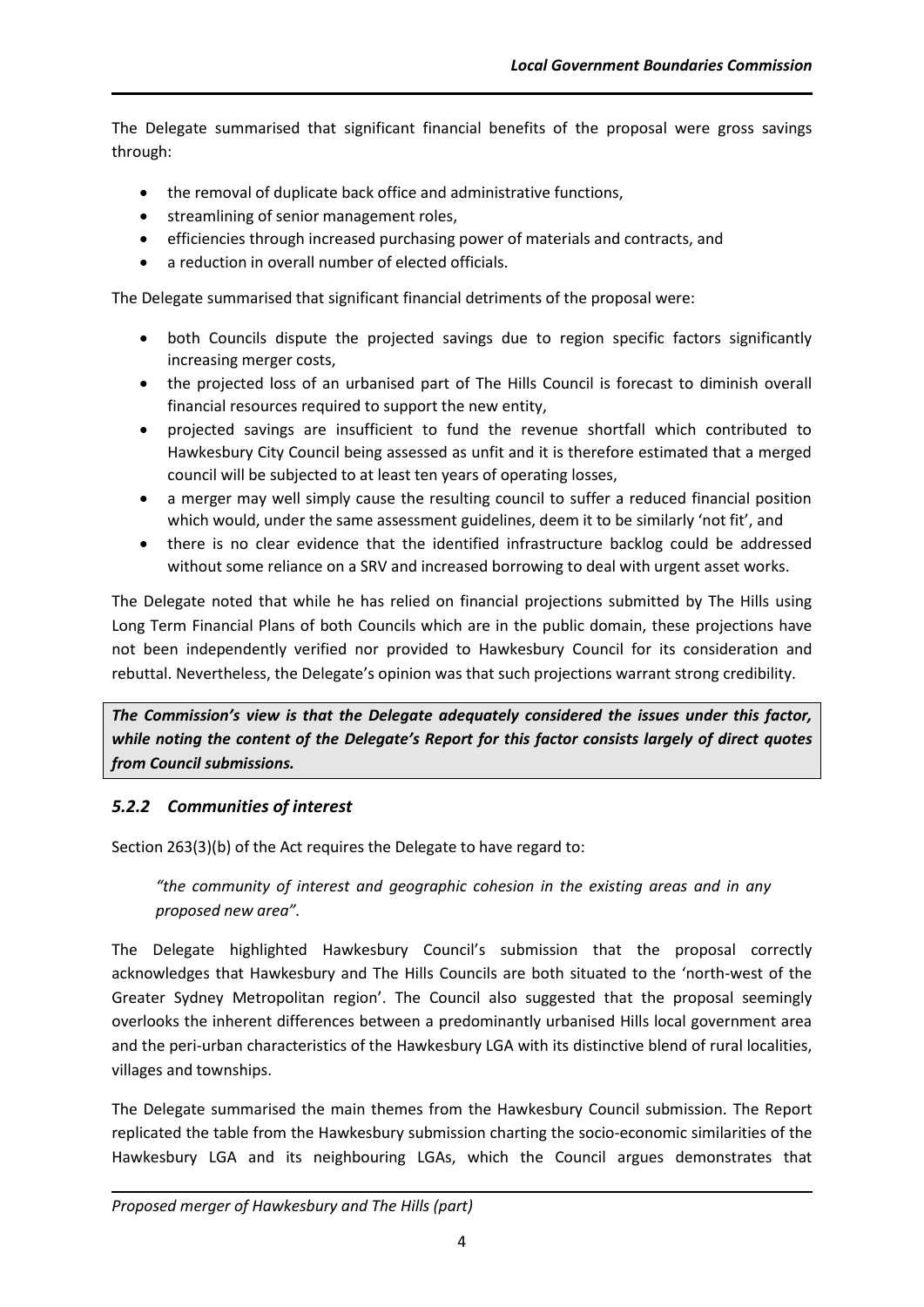Hawkesbury shares the highest number of socio-economic attributes with the Blue Mountains (59% of measured attributes) and Penrith (55%). By contrast the correlation between Hawkesbury and The Hills is substantially less (27%).

The Delegate noted that The Hills Council submitted that the two areas were very similar in many ways, especially with regard to their rural areas, that are sparsely populated with large road/asset networks. The Delegate included information regarding the Council's Economic Development Team's interrogation of the census and demographic profiles of the LGA, indicating that none of the data would suggest a merger would be incompatible on 'community of interest' grounds.

The Delegate noted that the majority of submissions from the community were from the Hawkesbury local government area expressing a variety of views with most feeling that The Hills residents are seen to be more directly connected to urban Sydney whereas Hawkesbury comprises 17 towns and villages in a predominately rural setting.

The Delegate highlighted that several speakers at the public inquiry together with numerous submissions from residents in suburbs south of the M2 currently part of The Hills Shire Council indicated their community of interest does not lie with Parramatta.

The Delegate concluded that

*"a recurrent theme was the significance of the Hawkesbury's primary connections and communities of interest being on a north/south axis rather than in an easterly manner. Hawkesbury City Council draws attention to this north/south alignment through the NSW Government aligning the Hawkesbury, Penrith and Blue Mountains Councils within a District grouping in its own metropolitan strategy. They also submit that it would be contrary to the District Plans that the Greater Sydney Commission has been charged with implementing".*

## *The Commission's view is that the Delegate adequately considered the issues under this factor.*

*The Commission notes that the LGAs of Hawkesbury and The Hills are currently in two different subdistricts of the Greater Sydney Commission, and that the Minister should note this potential anomaly.*

## *5.2.3 Historical and traditional values*

Section 263(3)(c) of the Act requires the Delegate to have regard to:

*"the existing historical and traditional values in the existing areas and the impact of change on them".*

The Report described in detail the history of each Council area included in the proposal, and ways in which each Council supports the historic values of it area.

The Delegated noted that speakers at the public inquiry and many of those who made written submissions highlighted the role of the Hawkesbury Regional Museum, the Regional Gallery, and the District Library Service in community life and the fact that these facilities are managed so effectively thanks to a strong and active volunteer workforce.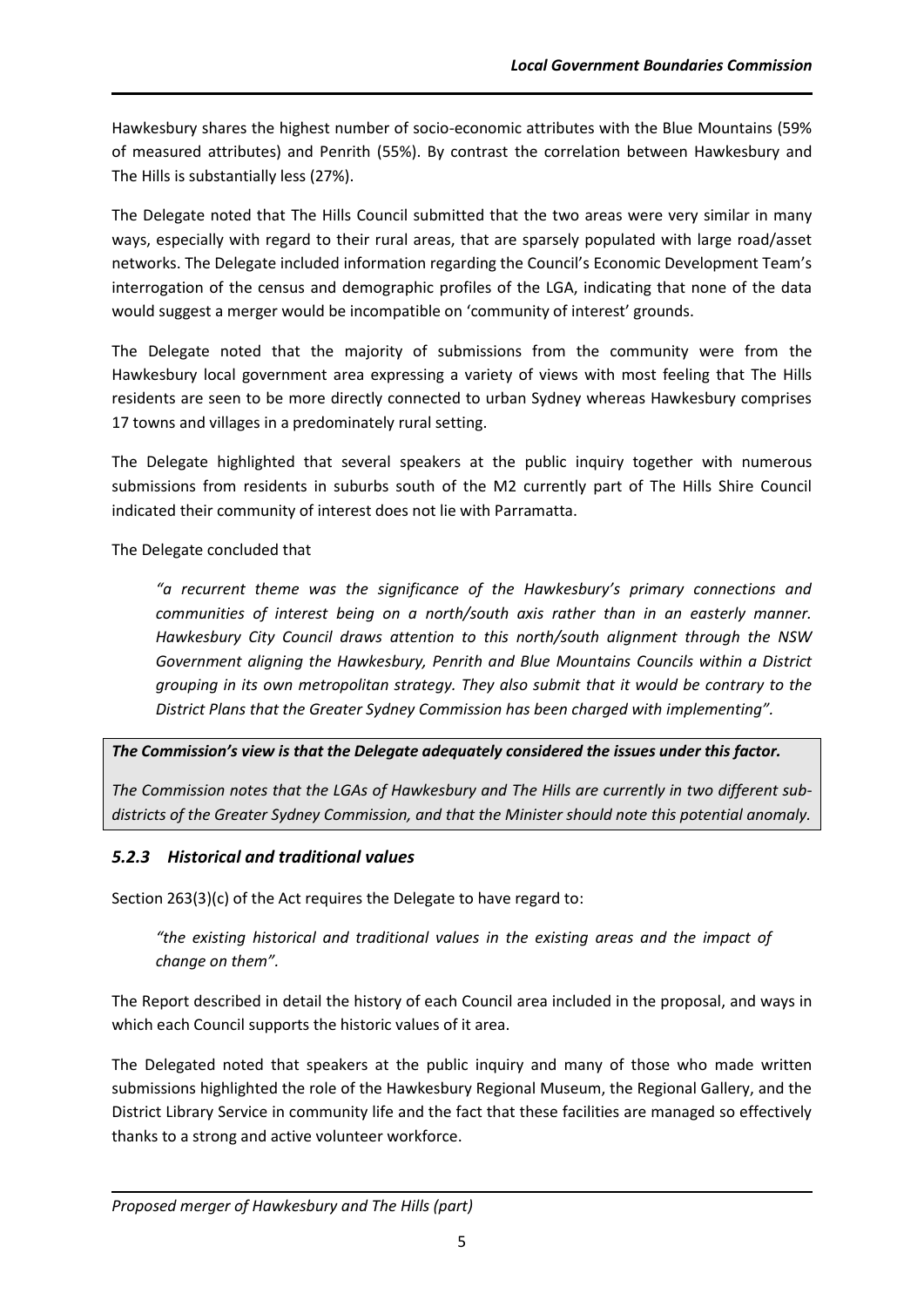The Delegate noted the similarities between the areas, particularly with regard to their origins, rural lifestyle and richness in both Aboriginal and European history.

The Delegate concluded there was no impediment to the merger proposal from an historical or traditional value perspective.

*The Commission's view is that the Delegate adequately considered the issues under this factor.* 

#### *5.2.4 Attitudes of residents and ratepayers*

Section 263(3)(d) of the Act requires the Delegate to have regard to:

*"the attitudes of the residents and ratepayers of the areas concerned".*

The Report provided an overview of submissions and stated that of the 376 written submissions received by the Delegate, 81% opposed the proposal, most of these coming from the Hawkesbury community. In addition speakers at the Public Inquiry indicated overwhelming opposition to the proposal.

The Delegate summarised the current attitudes from residents in the Hawkesbury LGA as generally opposing the merger.

The Delegate noted that both Councils had surveyed their residents on a number of occasions. The Delegate noted Hawkesbury's November 2015 survey which sought residents' views as to which LGAs were viewed as having more in common with the Hawkesbury. While 70% of respondents considered the Hawkesbury was unique, 23% identified an affinity with Penrith and the Blue Mountains and only 7% identified with The Hills.

The Delegate noted the Hills Council view that the survey results clearly show that the residents of the area south of the M2 strongly object to being moved to Parramatta. The Delegate noted that most residents from The Hills who made submissions were supportive but only on the basis of a whole of council merger. The Delegate highlighted The Hills Council submission that noted that some residents are now expressing a view that if the Parramatta proposal succeeds then the Hawkesbury proposal should not proceed and that Council has indicated it supports that view.

The Delegate concluded that despite the majority of submissions expressing opposition, the submissions were only marginally representative of the total population.

#### *The Commission's view is that the Delegate adequately considered the issues under this factor.*

#### *5.2.5 Elected representation*

Section 263(3)(e) of the Act requires the Delegate to have regard to:

*"the requirements of the area concerned in relation to elected representation for residents and ratepayers at the local level, the desirable and appropriate relationship between elected representatives and ratepayers and residents and such other matters as*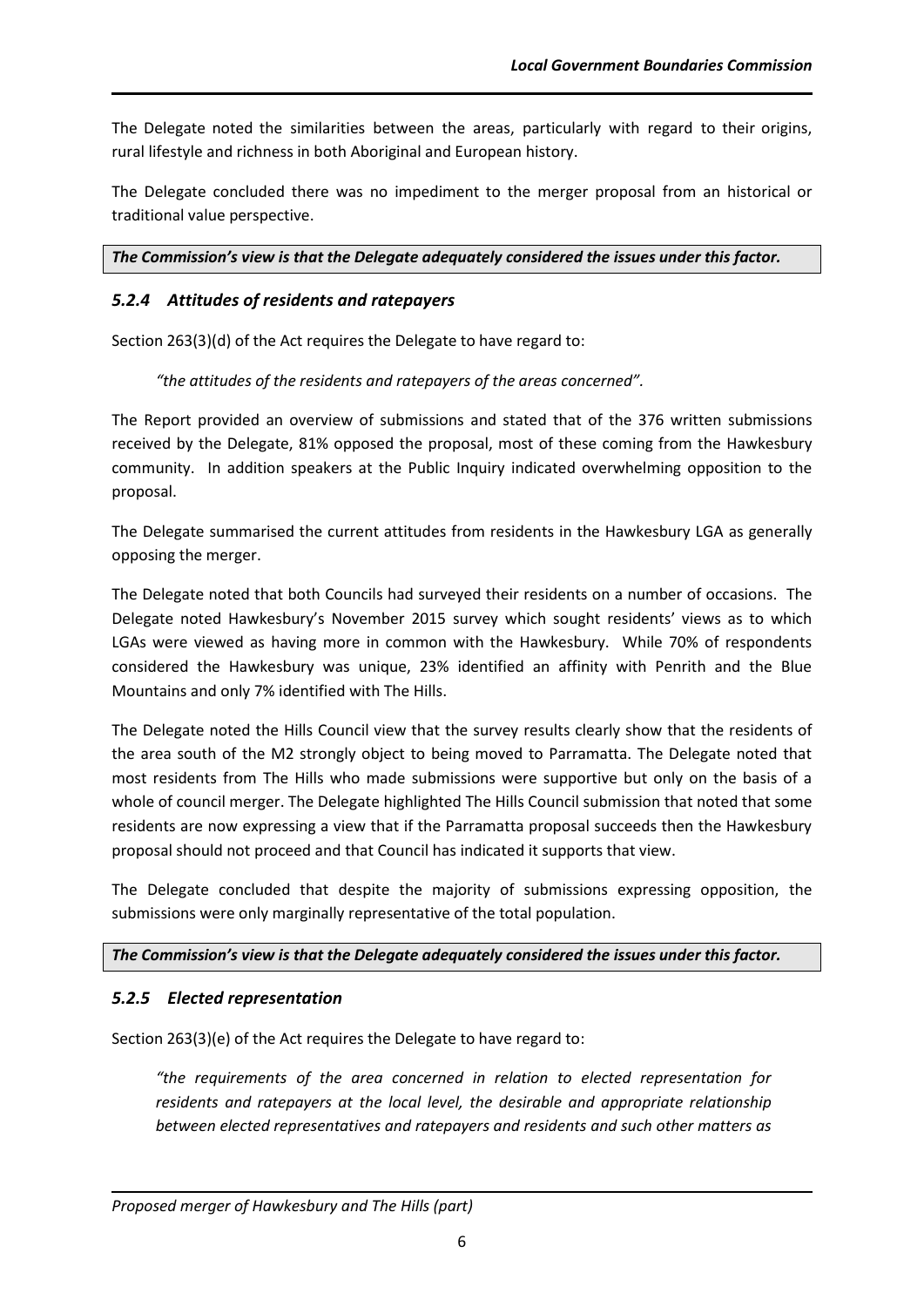*it considers relevant in relation to the past and future patterns of elected representation for that area".*

The Report noted that if the proposal is implemented, the ratio of population per councillor would change compared to the existing Councils. It also noted that a number of submissions raised concerns that the merger would result in a loss of representation for smaller towns and villages, particularly in the Hawkesbury region. Hawkesbury Council is currently geographically the largest LGA within the metropolitan region with a total area of 2,775  $km<sup>2</sup>$ . The majority of residents live in the Hawkesbury's rural and semi-rural periphery with a substantial number living in relatively isolated villages. The Delegate included information from The Hills Council submission which indicated that at present, residents in the outlying areas are required to make a one to two hour return trip to travel to Windsor to conduct business that requires their attendance. It was noted by the Delegate that OLG statistics disclose that only 75.4% of people in the Hawkesbury LGA have access to internet at home.

The Delegated concluded that the ratio of residents to elected councillors in each of the Councils is significantly different, noting Hawkesbury has 12 councillors with a resident representation ratio of 1:5,461, while The Hills has 12 councillors with a resident representation ration of 1:15,642. A merged council with 15 councillors would have a resident representation ratio of 1: 14,958.

Based on the above, the Delegate considered that the adverse effect on representation ratios of the current Hawkesbury area was not insurmountable and therefore did not consider this factor as an impediment to the implementation of the proposal.

#### *The Commission's view is that the Delegate adequately considered the issues under this factor.*

### *5.2.6 Service delivery and facilities*

Section 263(3)(e1) of the Act requires the Delegate to have regard to:

*"the impact of any relevant proposal on the ability of the councils of the areas concerned to provide adequate, equitable and appropriate services and facilities".*

The Report noted that the Hawkesbury Council submission questioned the assumption that a new council would bring together communities with similar expectations and demands for services, infrastructure and facilities. The Report also noted The Hills Shire Council submission stating the merger proposal will present significant logistical challenges as it seeks to provide local government services to a very large land mass (3,148 km<sup>2</sup>) with a significant dispersed rural population. The local road network alone is over 2,000 km.

Community submissions, primarily from Hawkesbury, reflected the same themes.

The Delegate concluded that

*"there is clear evidence from both the Councils' submissions and submissions from the community that service levels provided by the Councils is important. There is in particular, the need for improvement in service levels in the Hawkesbury local government area. However, the*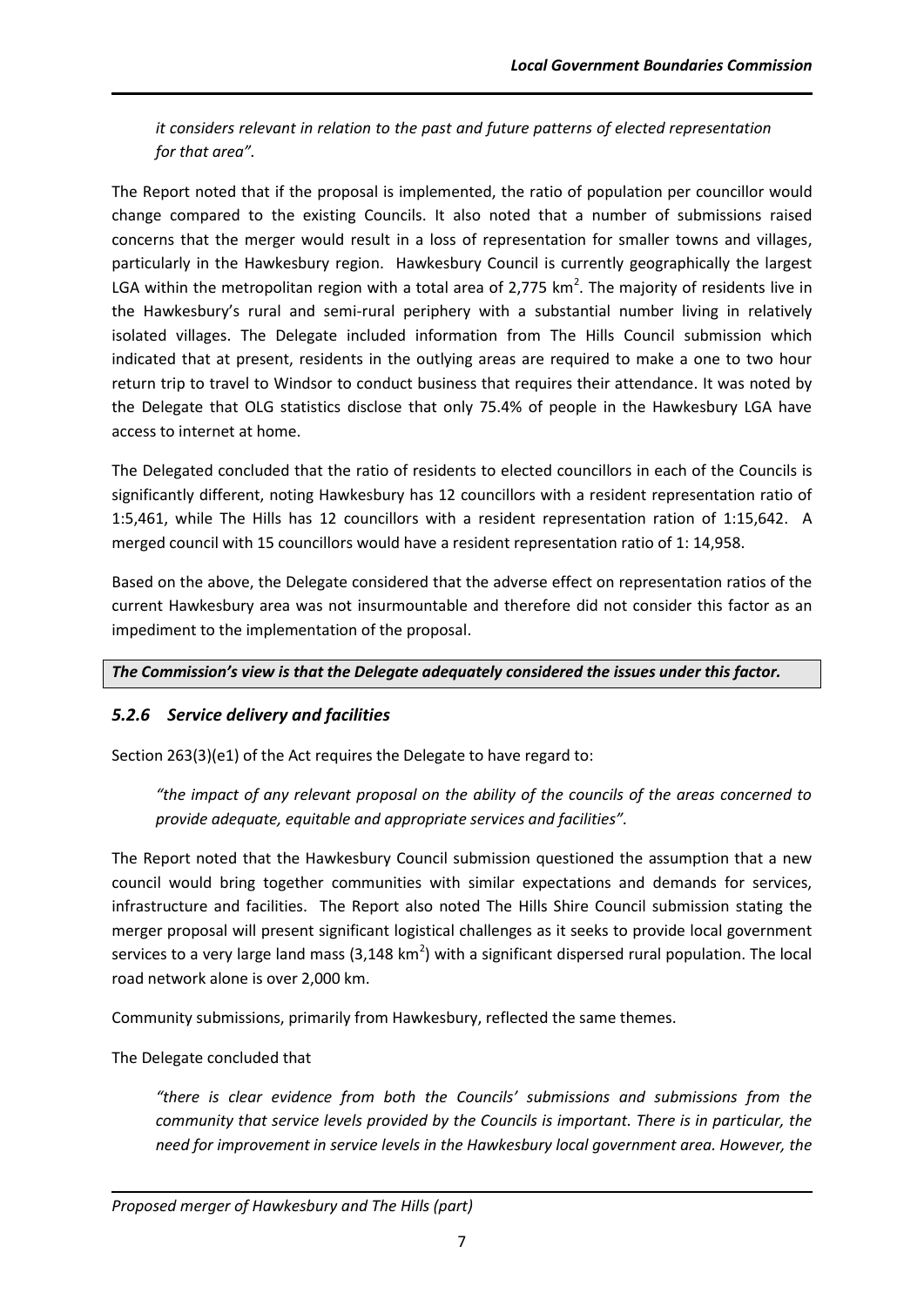*financial capacity to meet those expectations through merger savings as suggested in the proposal document are not evident. The Hills Council's concern regarding the impact of the loss of a significant urbanised part of their local government area in diminishing the overall financial resources is, in the Delegate's opinion, credible and valid."*

*The Commission's view is that the Delegate adequately considered the issues under this factor, while noting the limited analysis provided.*

### *5.2.7 Employment impacts on staff*

Section 263(3)(e2) of the Act requires the Delegate to have regard to:

*"the impact of any relevant proposal on the employment of the staff by the councils of the areas concerned".*

The Report noted Hawkesbury Council's submission that the most likely impact on staff will occur if they are required to travel to a relocated workplace, particularly if the functions and operations of Hawkesbury Council were transitioned to the current Baulkham Hills Administration Centre of The Hills Shire Council. The Report stated that the Council indicated that, if this were to take place, the average extra distance that staff would be required to travel would be a 43km round trip, adding to the traffic congestion along Windsor Road

The Report included information from the Hawkesbury Council submission that it employs 306 staff, 196 (64%) of whom reside in the Hawkesbury local government area. Based on their place of residence, 78% would be required to travel further and 19.5% would have a shorter distance to travel if their workplace is relocated to Baulkham Hills. The Delegate indicated that the lack of direct public transport was particularly concerning and the potential impact of loss of jobs in Windsor was clearly an issue of concern to Council employees, their families and local businesses.

The cost of redundancies was also a major issue noted by the Delegate. The Report indicated that both Councils enjoy a staff complement with longer than average tenure and therefore resulting redundancy costs will be increased. The Delegate noted that more than 41% of The Hills employees have over 10 years of service, therefore accumulating over 34 weeks of redundancy payments compared to the 16 weeks assumed in the KPMG model. The Delegate's inquiries of Hawkesbury Council revealed that 46.3% of their staff also have in excess of 10 years' service.

In conclusion, the Delegate reviewed the impact of the potential for redundancy costs having regard to number of employees whose service exceeds 10 years and estimated that this could increase redundancy costs by up to \$1 million reducing the purported Net Present Value of the proposal. The Delegate also noted that many of the concerns regarding the impact of the proposal were addressed by the protections in the Act.

*The Commission's view is that the Delegate adequately considered the issues under this factor.* 

## *5.2.8 Rural impacts*

Section 263(3)(e3) of the Act requires the Delegate to have regard to: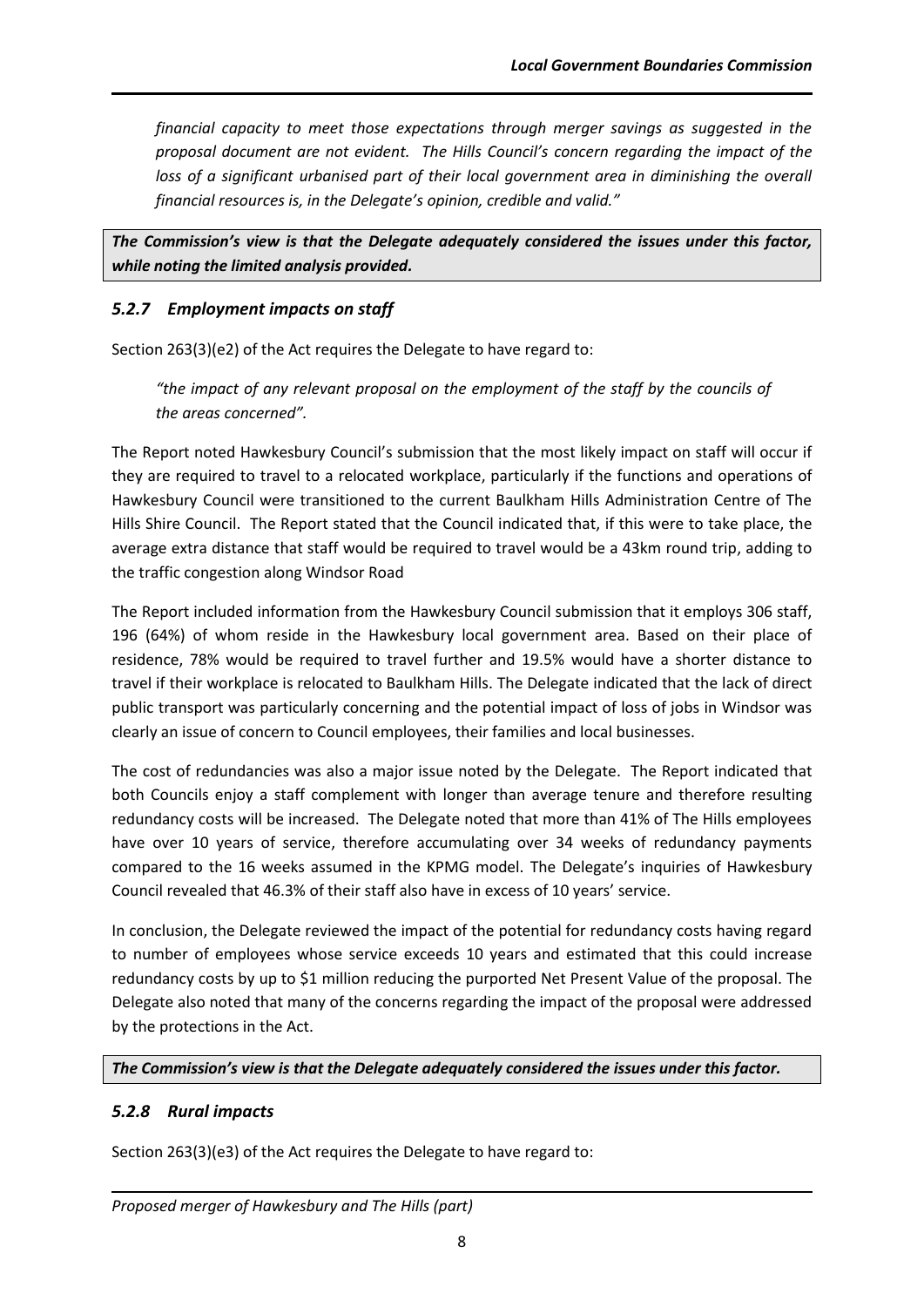### *"the impact of any relevant proposal on rural communities in the areas concerned".*

The Report noted that both the Hawkesbury and The Hills LGAs have significant rural populations and the Delegate considered that some of the factors that are likely to impact on rural communities are size of the proposed new local government area, the distance of the main administrative centre from outlying towns and villages, and the cost of telecommunications in contacting the main administrative centre of the new council. The Delegate also considered the submissions of the Councils on this factor.

The Delegate noted Hawkesbury Council's submission that the proposed merger may impact on the rural communities including on the rural road network, urban growth in the North West Growth Sector, patterns of residential development, bushfire management, and residents' access to elected representatives and council administration.

The Delegate also noted The Hills Council's submission that rural communities are not expected to change significantly as a result of the merger. The Council further pointed out that road networks are very important for the support and functioning of rural communities and if The Hills Council is weakened by the Parramatta merger proposal proceeding, this asset class alone will be difficult to maintain.

The Report noted that a number of presenters at the public inquiry spoke of their concerns at the impact of further isolation from their council if they are even further removed from the administrative centre. Residents from the former Colo Council emphasised how disaffected they became when they were amalgamated with the Windsor Council and that this merger would compound that sense of distance and their road network further suffering.

The Delegate concluded that a rural road network is the lifeblood of any rural community and submissions from both Councils cast doubt on the ability of the new entity to maintain this class of asset. The Delegated noted that if the proposal was implemented, the new council may have to consider a SRV to fund the rural road network.

### *The Commission's view is that the Delegate adequately considered the issues under this factor.*

## *5.2.9 Wards*

Section 263(3)(e4) of the Act requires the Delegate to have regard to:

*"in the case of a proposal for the amalgamation of two or more areas, the desirability (or otherwise) of dividing the resulting area or areas into wards".*

The Report noted that Hawkesbury City Council is not currently divided into wards but Council submitted that it *"favours a divided area with a maximum number of wards to ensure the most effective representation for the Hawkesbury community."* This would equate to five or more wards.

The Report also noted that The Hills Shire Council is currently divided into four wards with three Councillors representing each ward and Council submitted that this model provides better proportional representation than the alternative.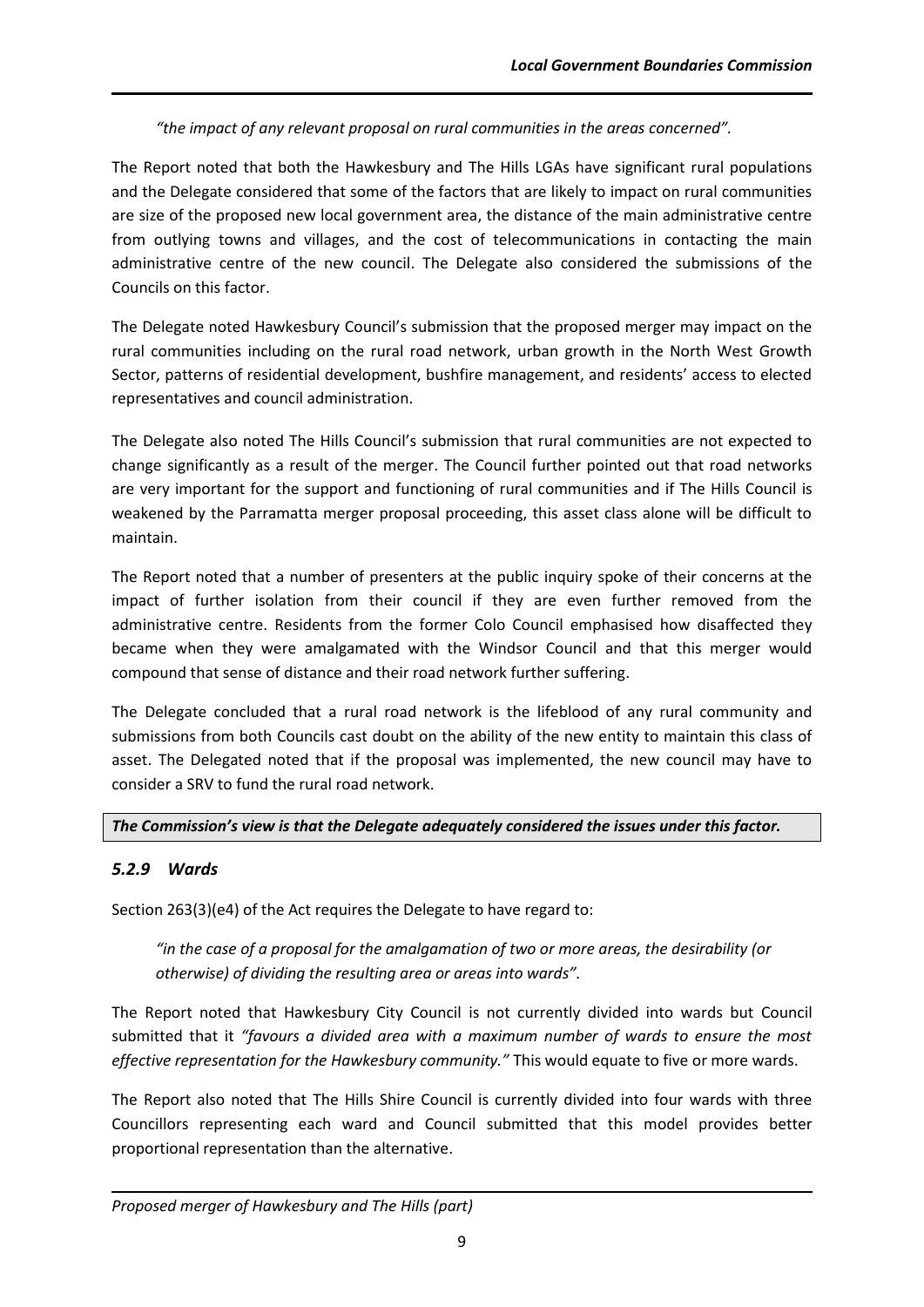The Delegate felt that, if the merger proposal was implemented, it was obvious that there needed to be a system that ensures equitable and effective representation for the residents and ratepayers of both existing LGAs in a proposed new council. Dividing the new council entity into five wards with three Councillors being elected to each ward appeared the most logical approach to the Delegate. The Delegate noted that this would allow for representation of each ward to remain underpinned by specific regional knowledge.

#### *The Commission's view is that the Delegate adequately considered the issues under this factor.*

### *5.2.10 Opinions of diverse communities*

Section 263(3)(e5) of the Act requires the Delegate to have regard to:

*"in the case of a proposal for the amalgamation of two or more areas, the need to ensure that the opinions of each of the diverse communities of the resulting area or areas are effectively represented".*

The Report noted that Hawkesbury Council currently has 25 Committees advising Council on a broad range of issues including topics directly related to Council governance as well as sporting, heritage, access and inclusion, geography, tourism and events.

Given the generally accepted definition of "diversity" would be assumed to include demographics such as age, ethnicity, gender, sexual orientation and socio-economic status, and given the marked difference in racial diversity between the two LGAs, the Delegate noted the surprising absence of more detailed submissions in this regard particularly from The Hills, where 28.5% of residents speak a language other than English.

The Delegate discussed section 355 Committees and Precinct Committees as a means of enhancing community awareness and social interaction; generating consultative information, ideas and opinions; support Council's inter-governmental and related dealings; imbue planning programs and policies with a physical, social and historic insight; and facilitate resident-initiated expenditure on the care of public land. The Delegate noted that submissions were received from a number of organisations which might be appropriately constituted as such.

The Delegate concluded that "*There are many ways in which resident and ratepayer attitudes can be represented in council decision-making processes, including through public forums, committees, surveys and strategic planning*".

*The Commission's view is that the Delegate adequately considered the issues under this factor.* 

#### *5.2.11 Other issues*

Section 263(3)(f) of the Act requires the Delegate to have regard to:

"*such other factors as it considers relevant to the provision of efficient and effective local government in the existing and proposed new areas*".